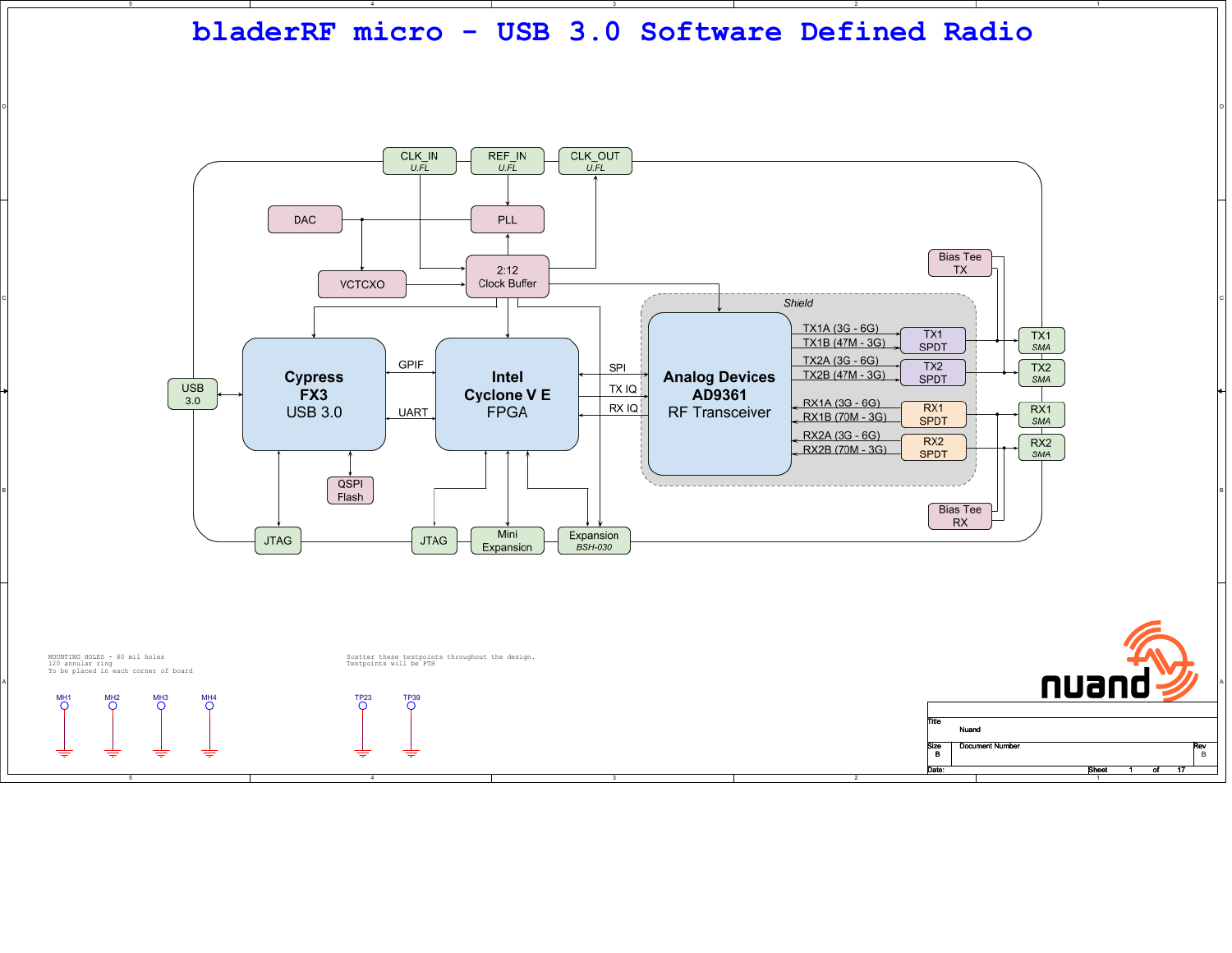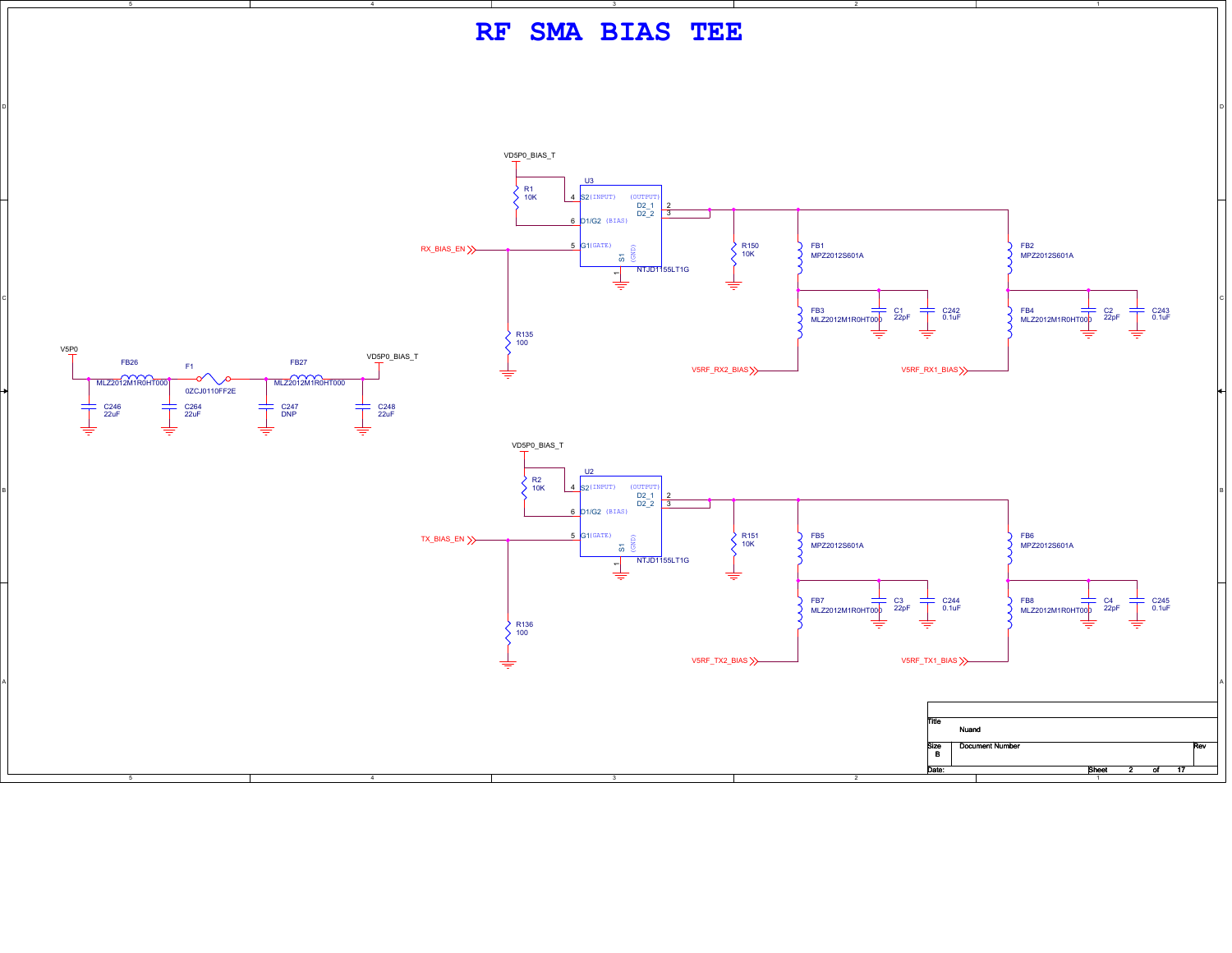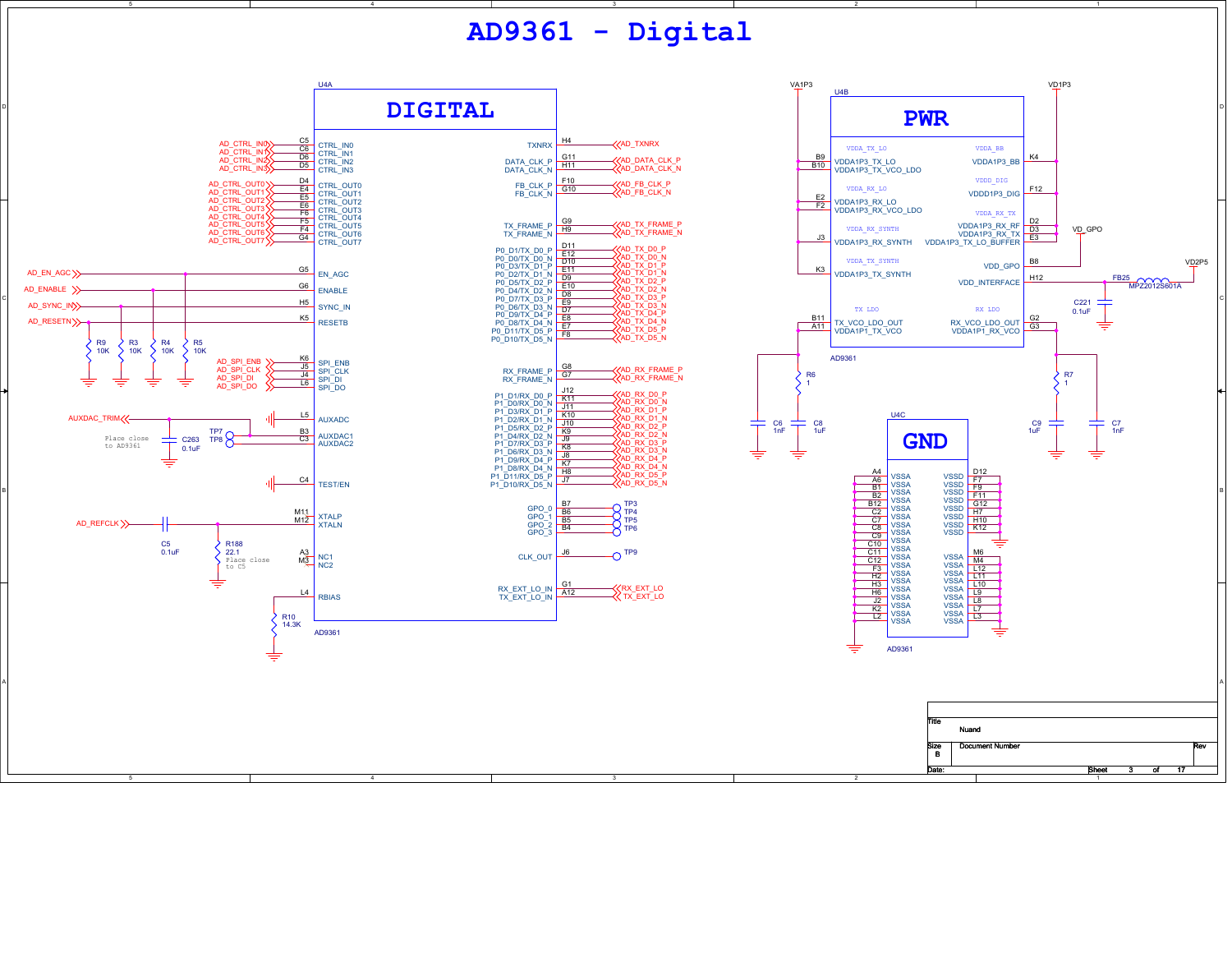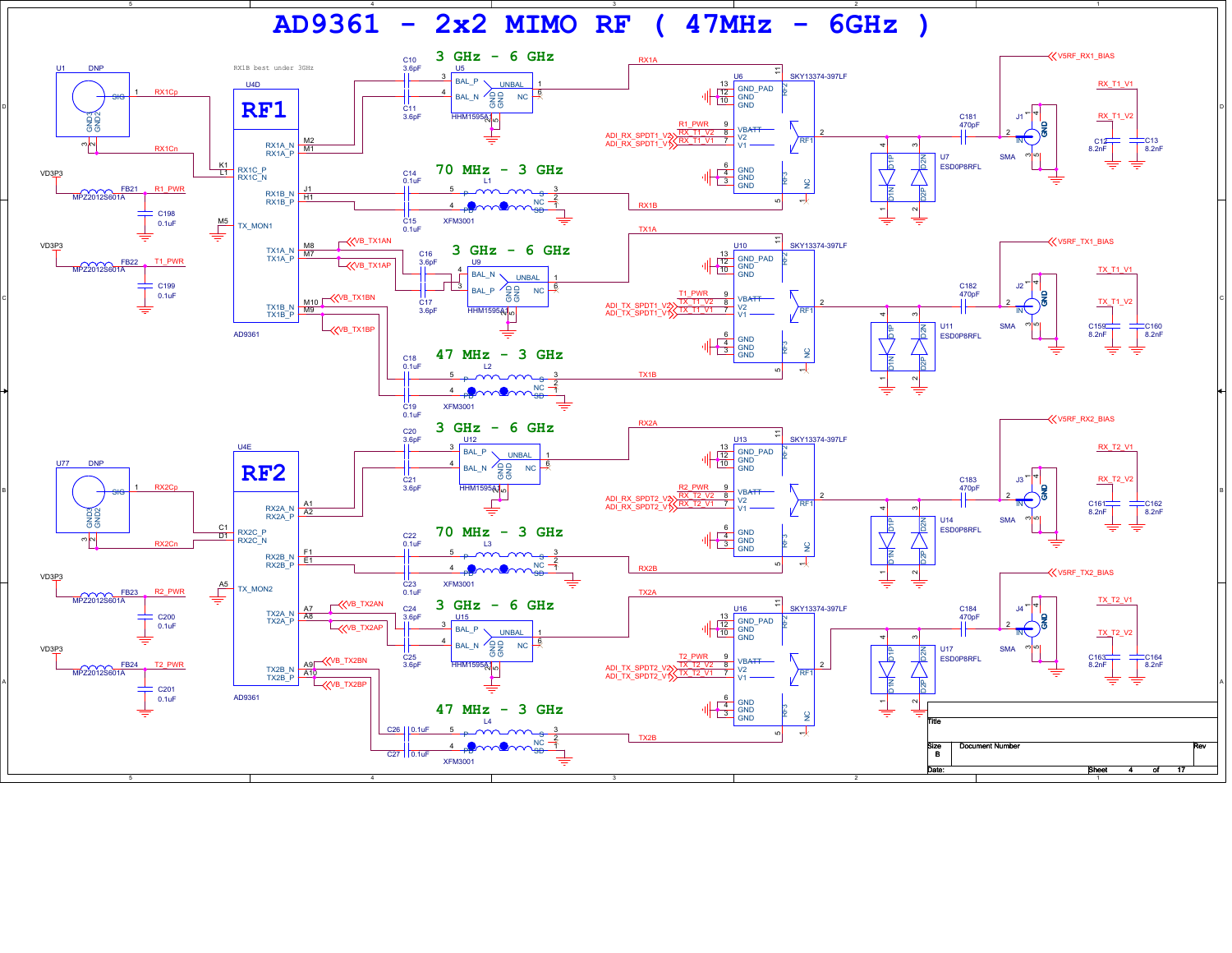**CYCLONE V - CONFIGURATION** D VCCIO\_L\_C5 R12 10K R95 10K R13 DNP <u>U18A</u> **CONFIG**VCCIO\_L\_C5 MSEL0AB4 AS\_DATA0\_\_ASDO MSEL0 L6<br>
<u>AB3</u> AS\_DATA1 MSEL1 J6<br>
T4 AS\_DATA2 MSEL2 LEE<br>
T4 AS\_DATA3 MSEL3 C5\_DATA0\_GPIF0<br>C5\_DATA1\_GPIF1<br>C5\_DATA2\_GPIF2<br>C5\_DATA3\_GPIF3 MSEL1MSEL<sub>2</sub> A2<br>MSEL2 E5 MSEL2MSEL3 $F3$ MS<sub>FI4</sub> MSEL<sub>4</sub> R84 DNP R86 DNP R88 DNP R90 DNP R92 DNP く C5\_DCLK\_CTL9 >>>>>>  $\frac{V3}{V2}$  DCLK MSEL2 MSEL1 MSEL MSEL4**R4**<br>NCSO<br>NCSO C5\_DATA4\_GPIF4 >> TMS<br>TDO M5<br>TDI W5 TMS<br>TDO<br>TDI C R87R91R93R85 DNP $\begin{array}{c}\n\big\{\frac{R}{200}\big\} & \begin{array}{c}\n\big\{89 \\
\big\{\frac{R}{200}\big\}\n\end{array}\n\end{array}$ <br>  $\begin{array}{c}\n\big\{\frac{R}{200}\big\} & \begin{array}{c}\n\big\{89 \\
\big\{\frac{R}{200}\big\}\n\end{array}\n\end{array}$ <br>  $\begin{array}{c}\n\big\{\frac{R}{200}\big\} & \begin{array}{c}\n\big\{89 \\
\big\{\frac{R}{200}\big\}\n\end{array}\n\end{array}$ DNP DNP $\overline{0}$  $\frac{AA}{A4}$  NCONFIG  $TCK$   $V5$ TCKNCONFIG <mark>K6</mark><br>H5 CONF\_DONE RREF\_TL A1 CONF\_DONE NSTATUS **FPPx8 / no compression / std. POR MSEL[4:0] = 11000**

**Compatible with: FPPx8 / compression / std. POR**  $MSEL[4:0] = 11010$ 

Title

Size<br>B

Nuand

Size Document Number Rev

<u>5 of 17</u>

Date: Sheet 5 of



BI<br>BI

ROUTE TO AVOID AGGRESSORS

R94 2K

4

5CEBA\_F23

≐

D

B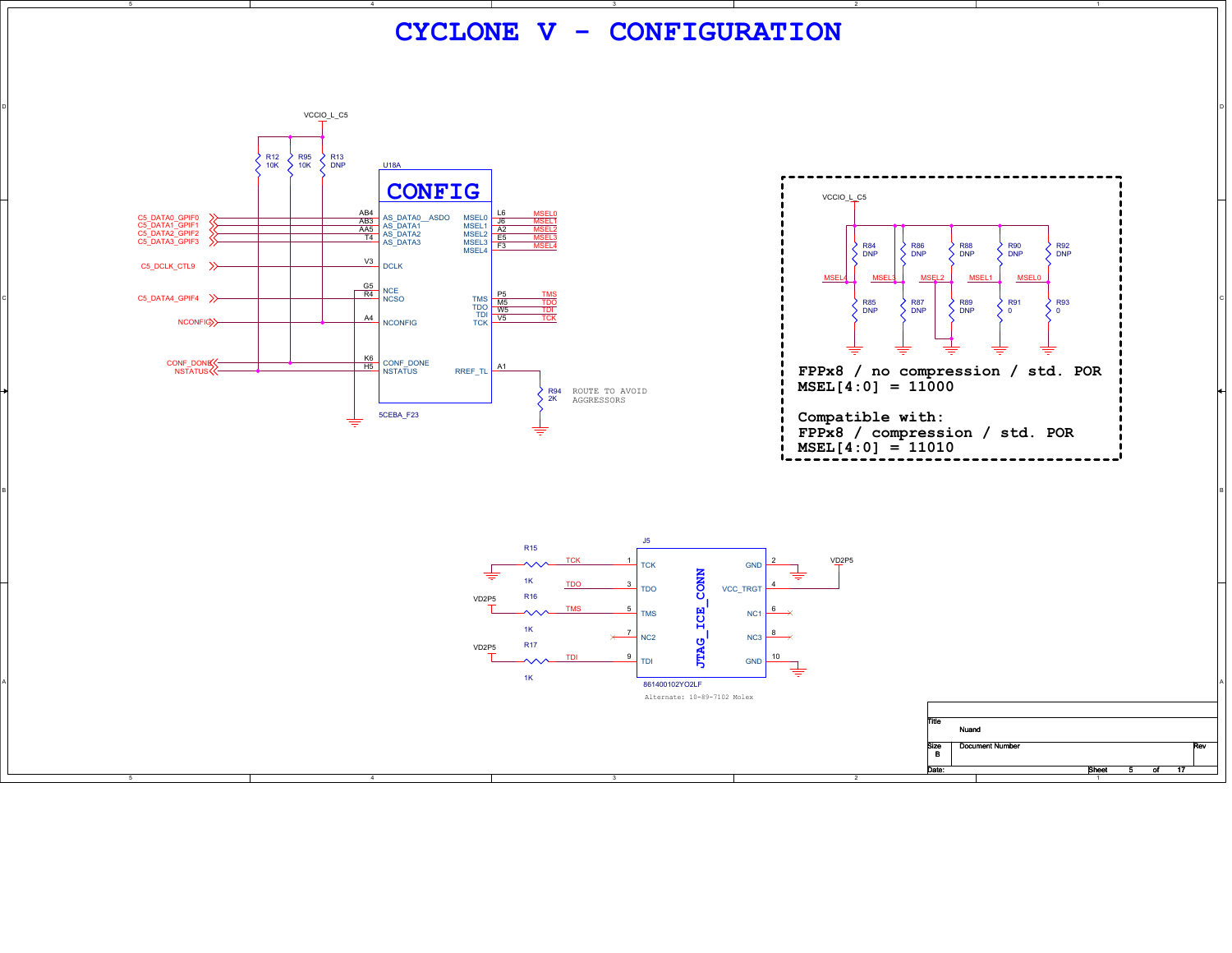**CYCLONE V - BANKS 4A / 5A / 5B**





6 of 17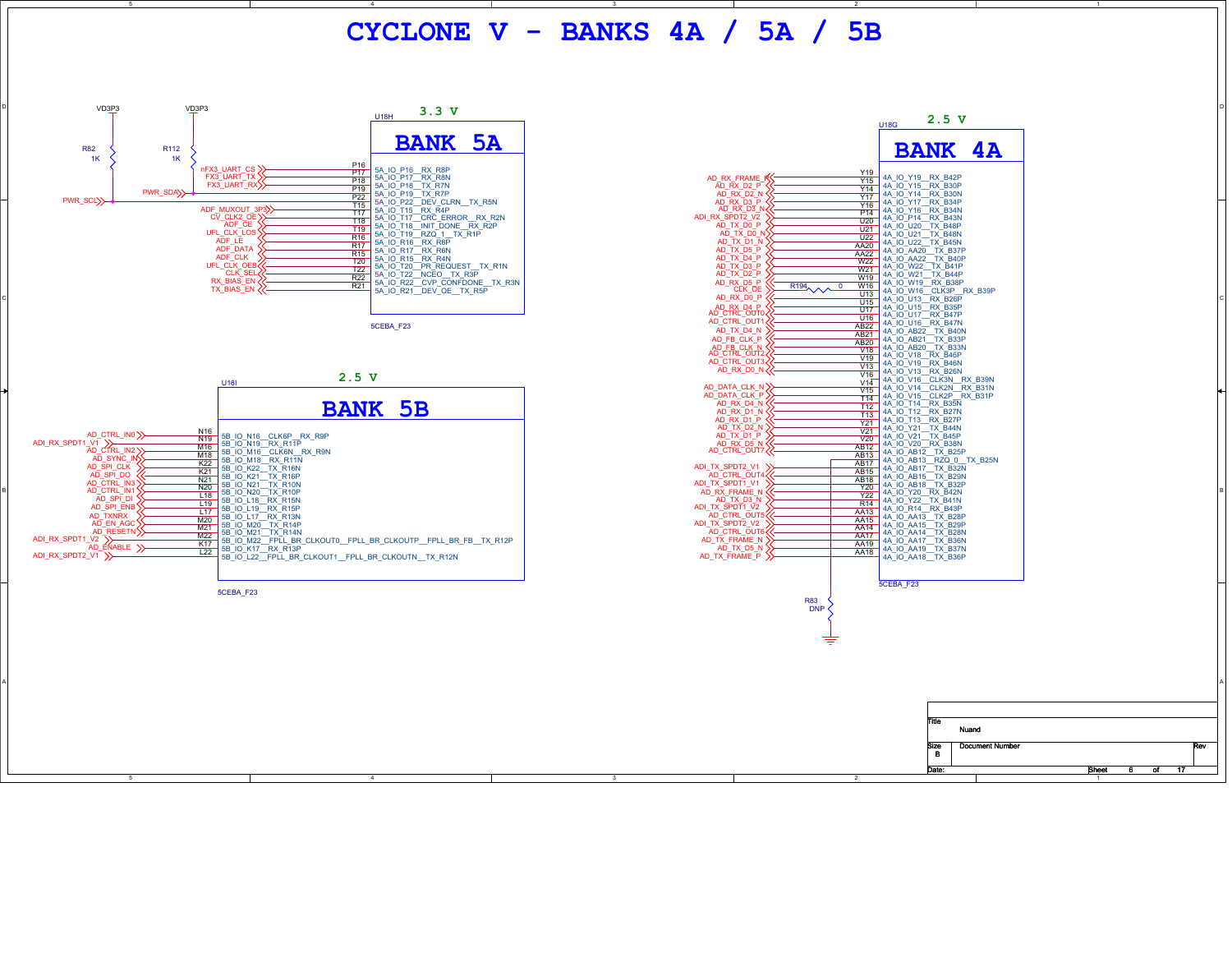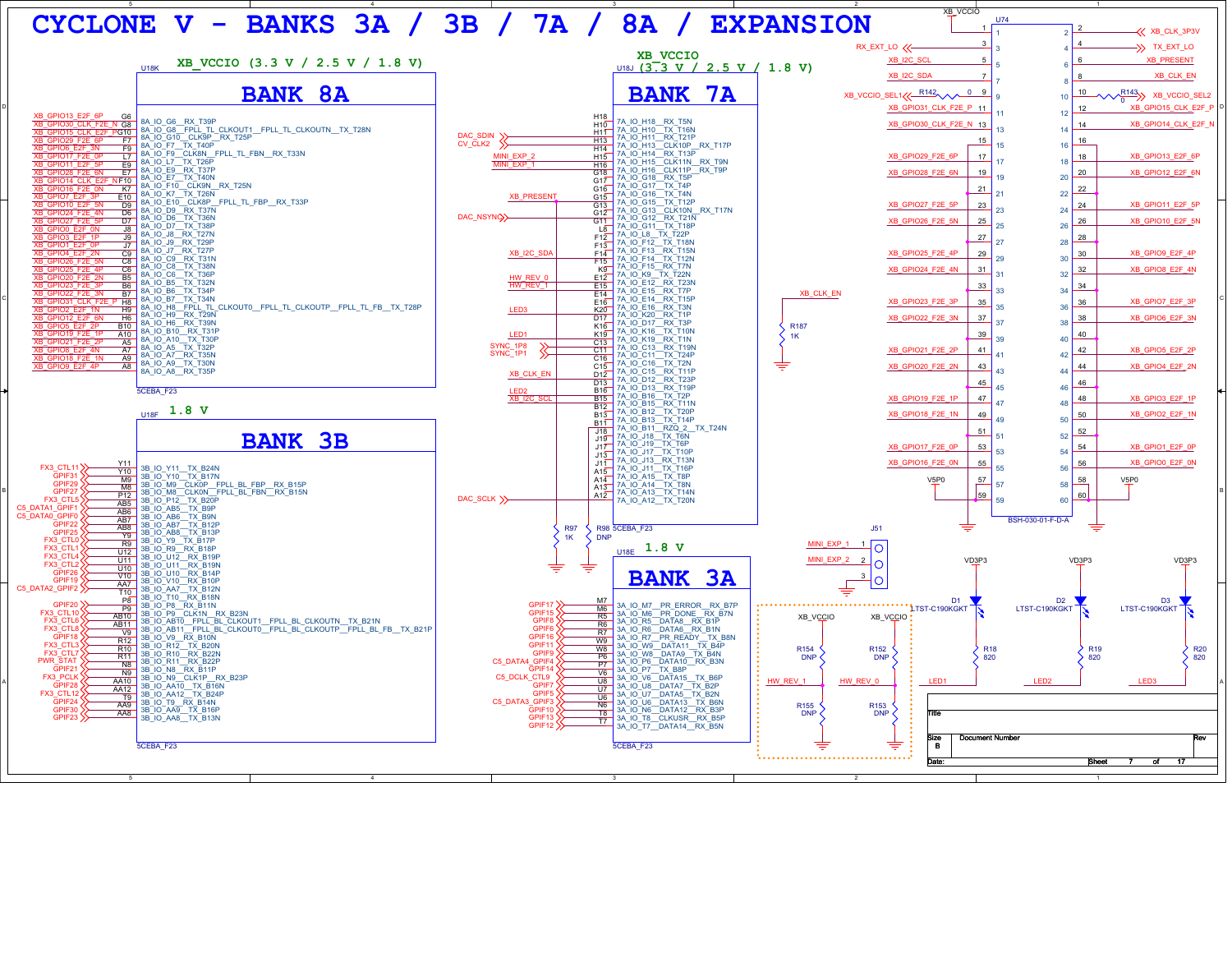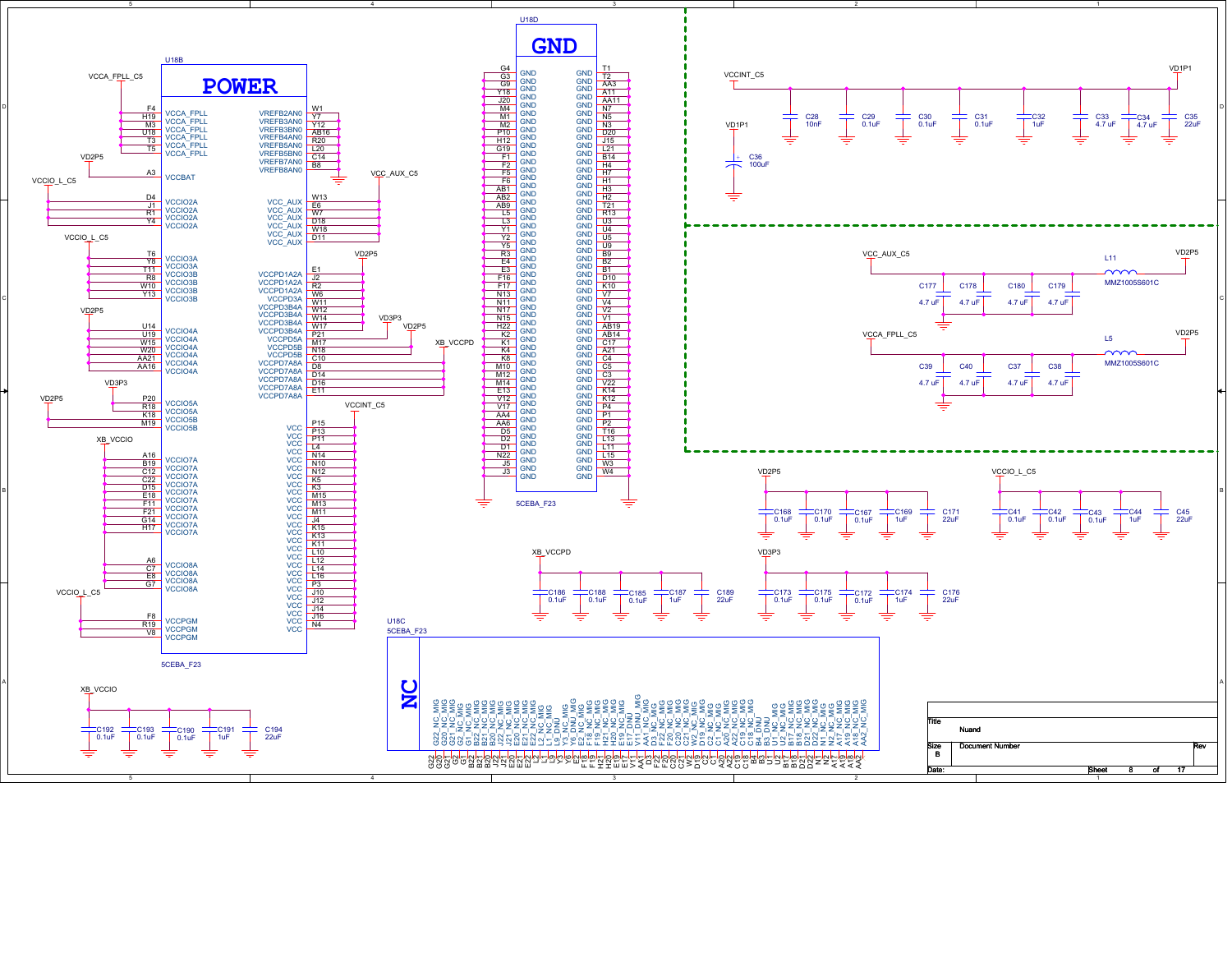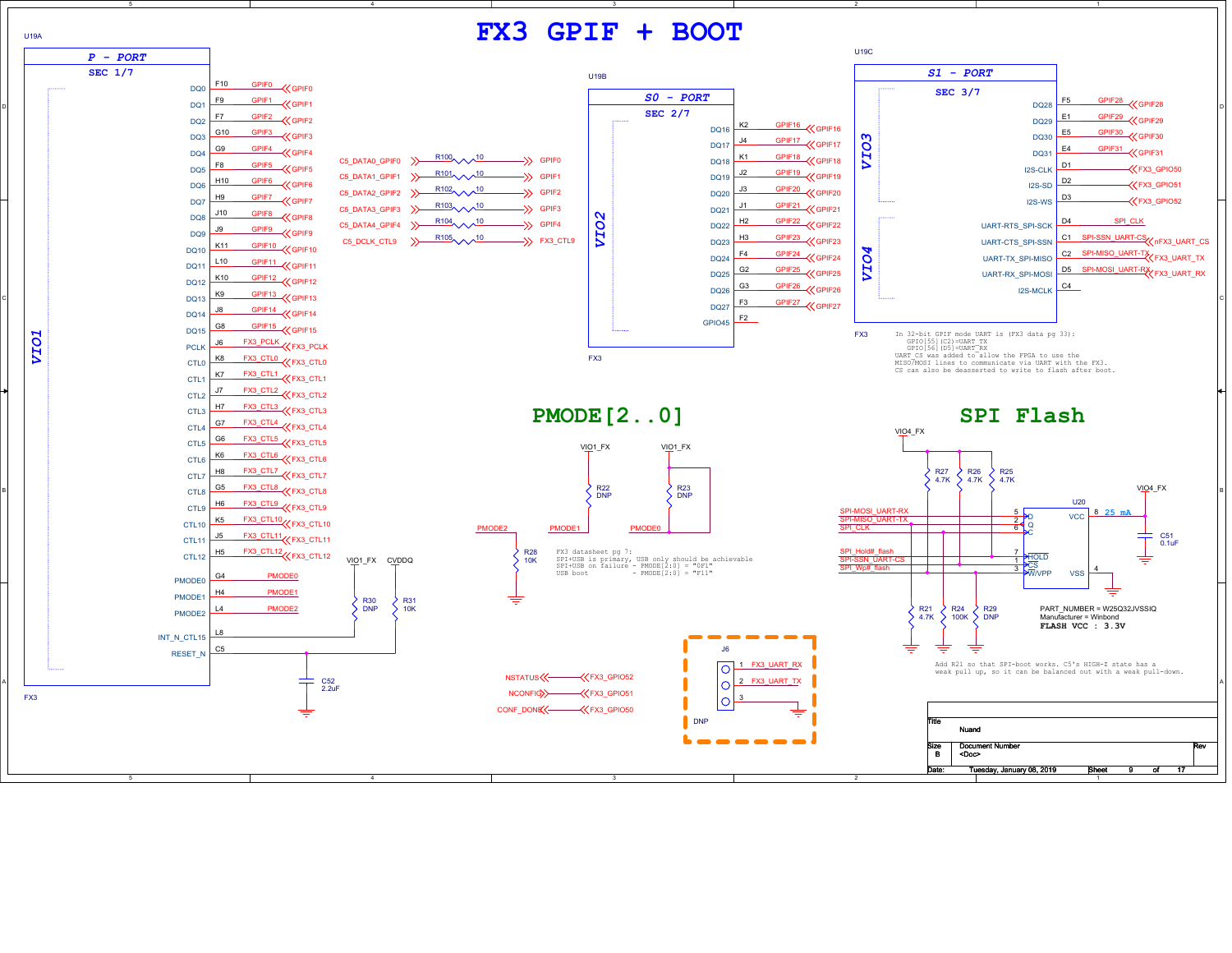**FX3 DEBUG + CLOCK SEL**





100 of 17



U19F

FX3

D

B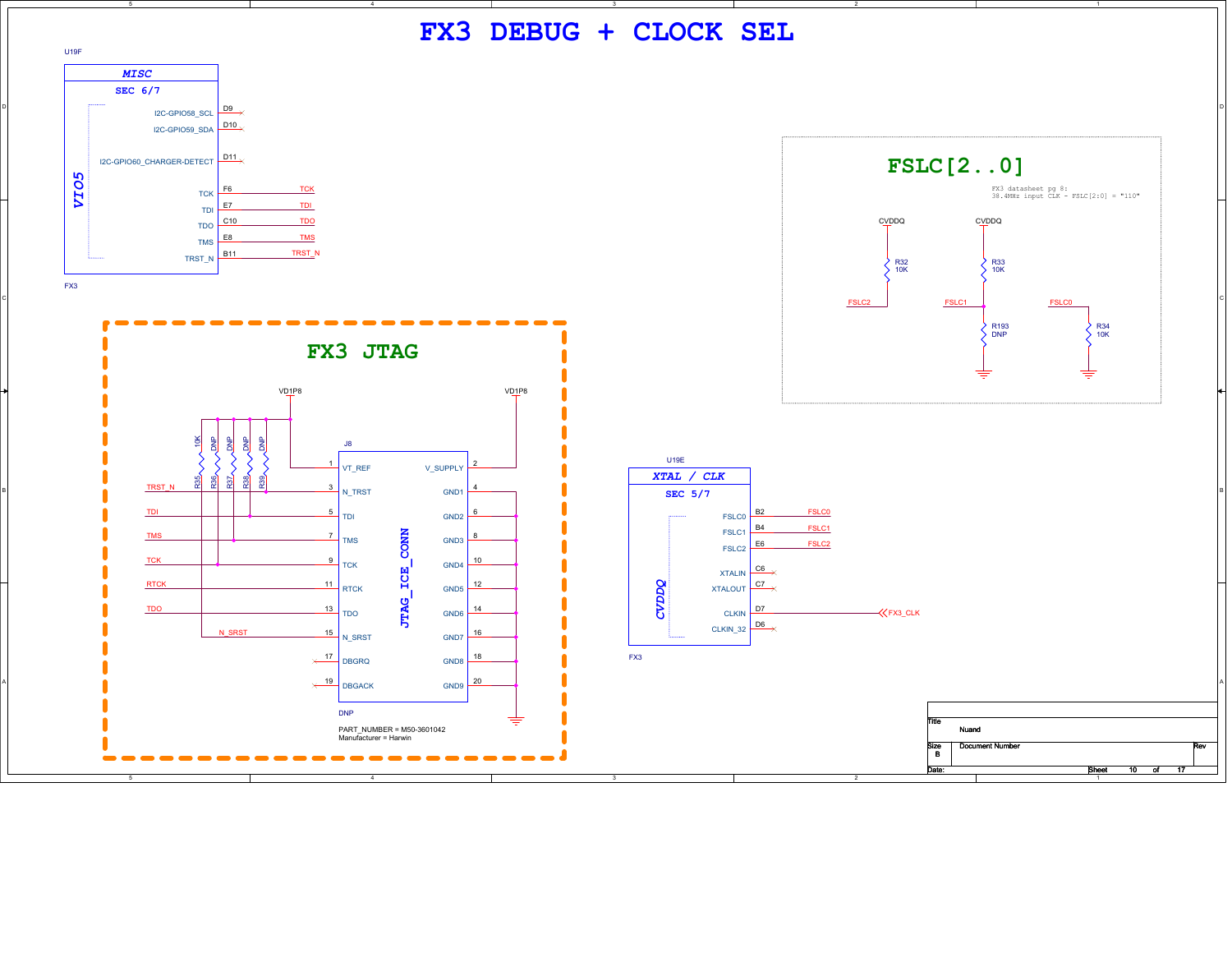

D

B



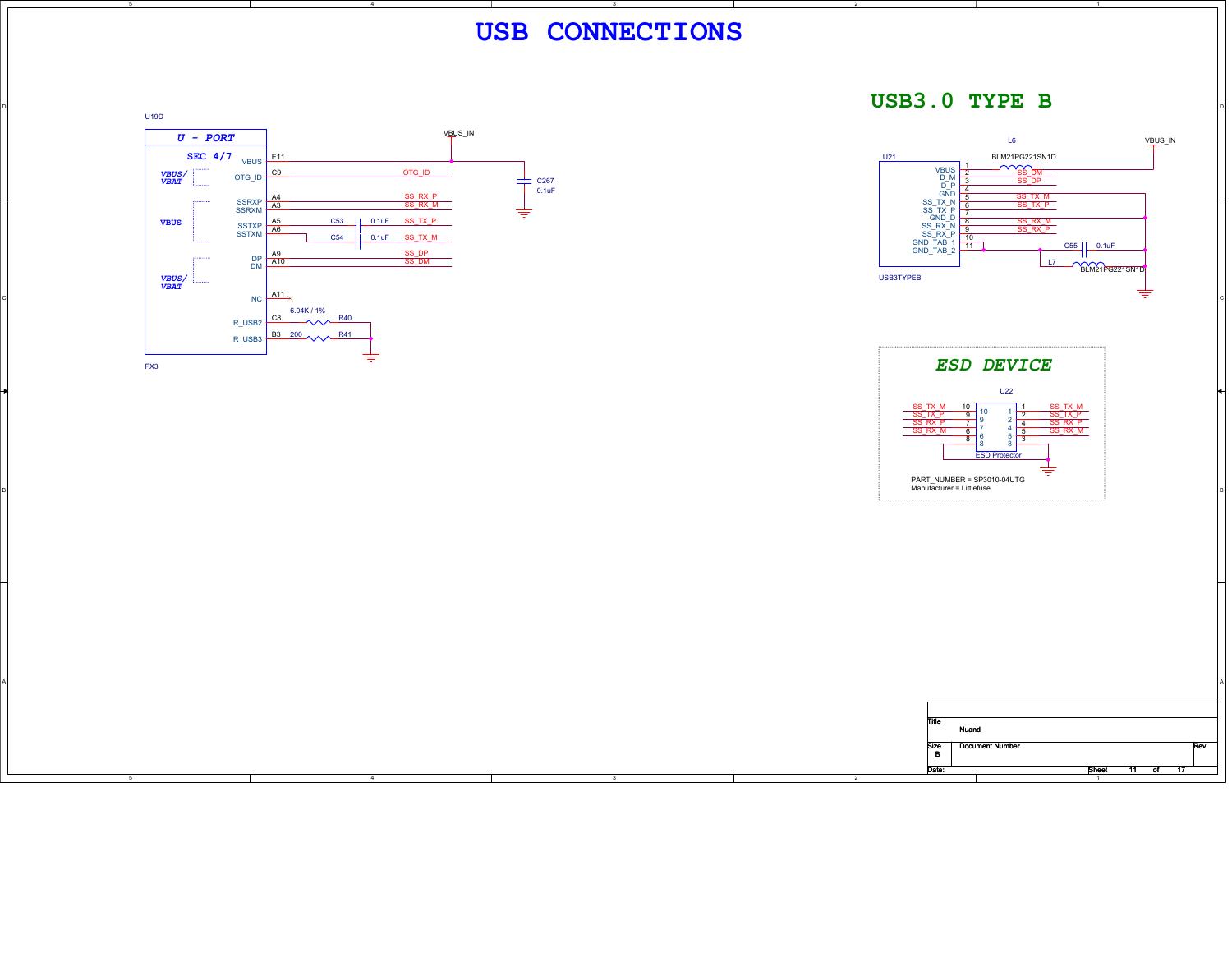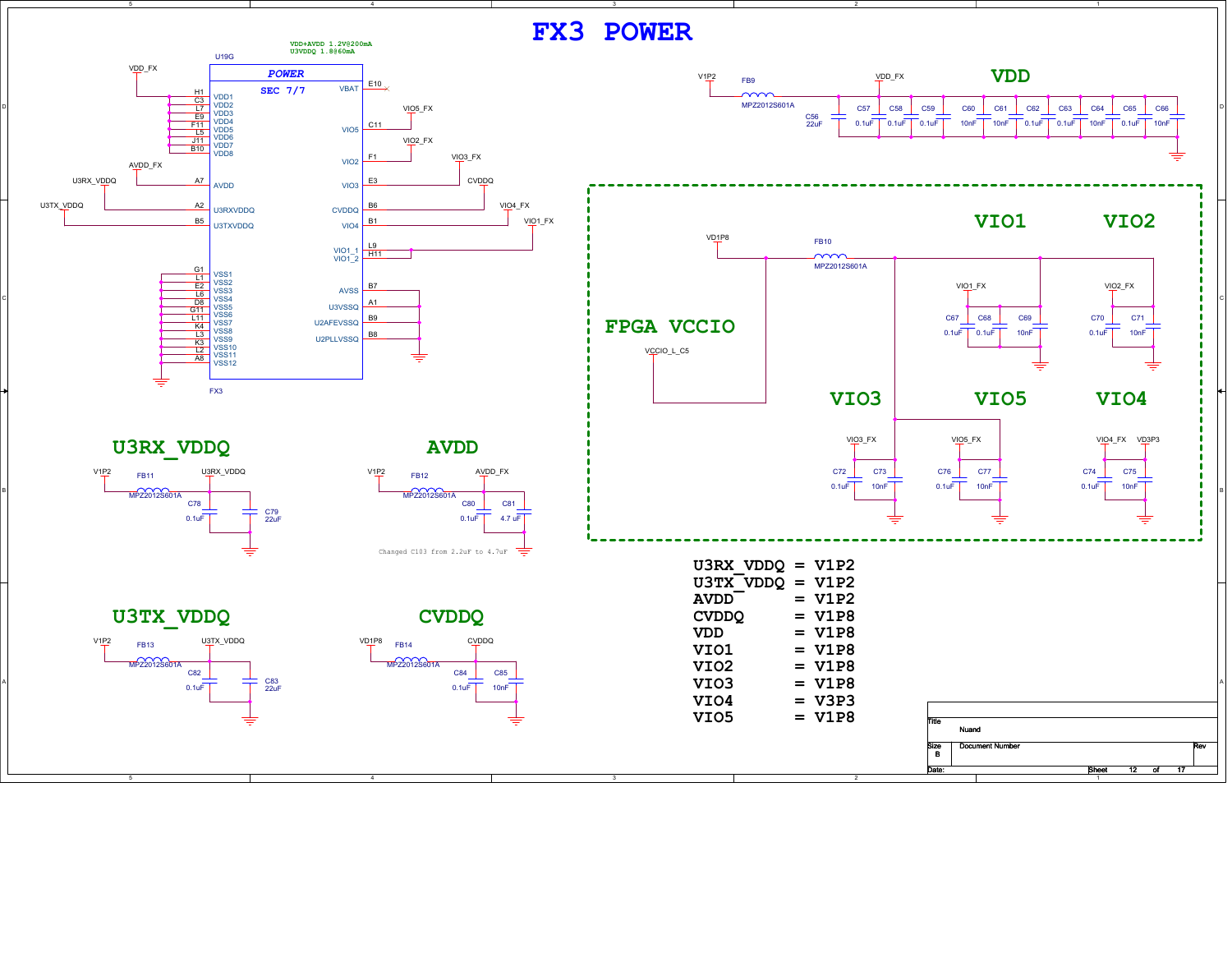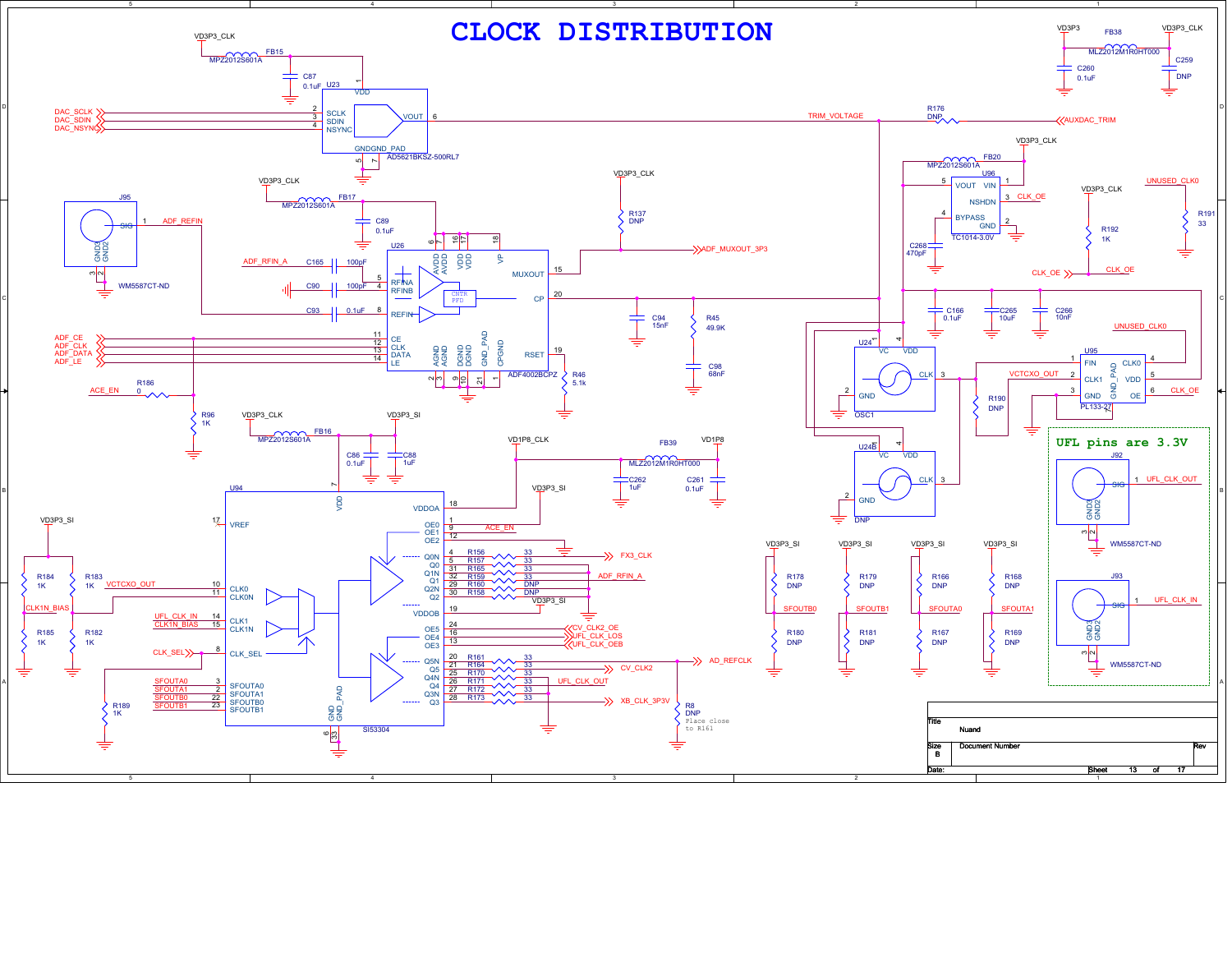**POWER - 1.1V/1.8V/3.3V**

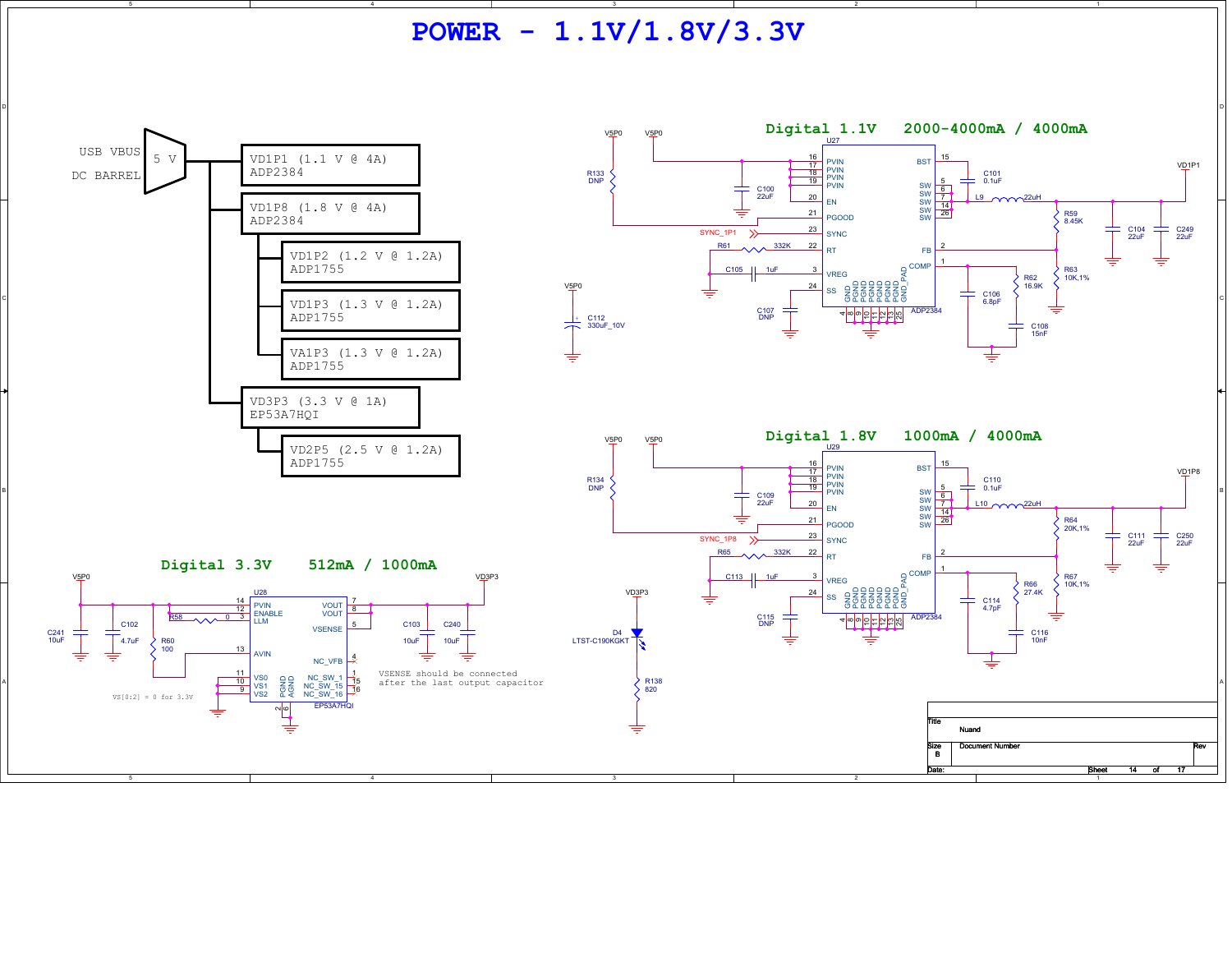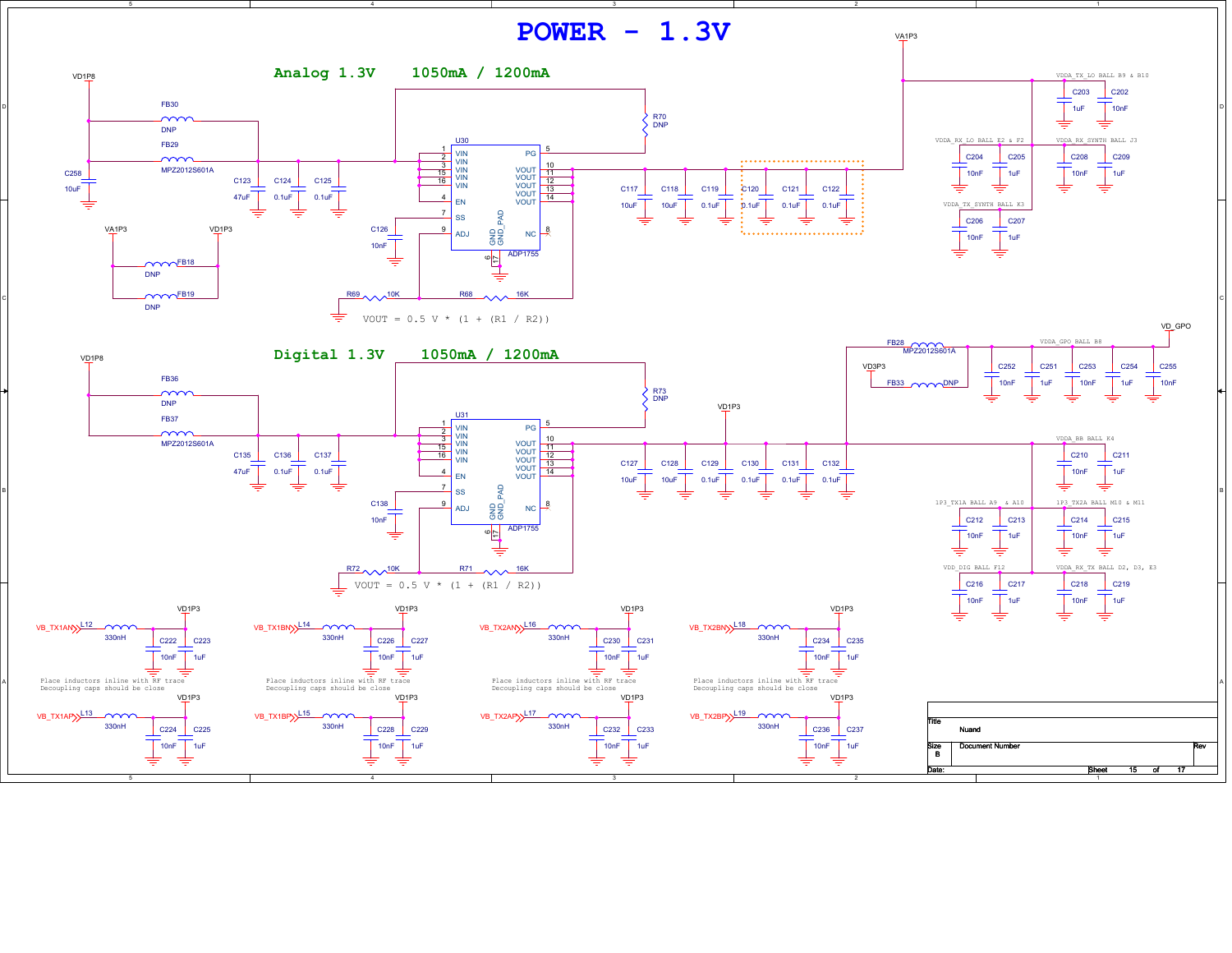## **POWER - 1.2V/2.5V**

**Digital 1.2V 197mA / 1200mA**

D

B